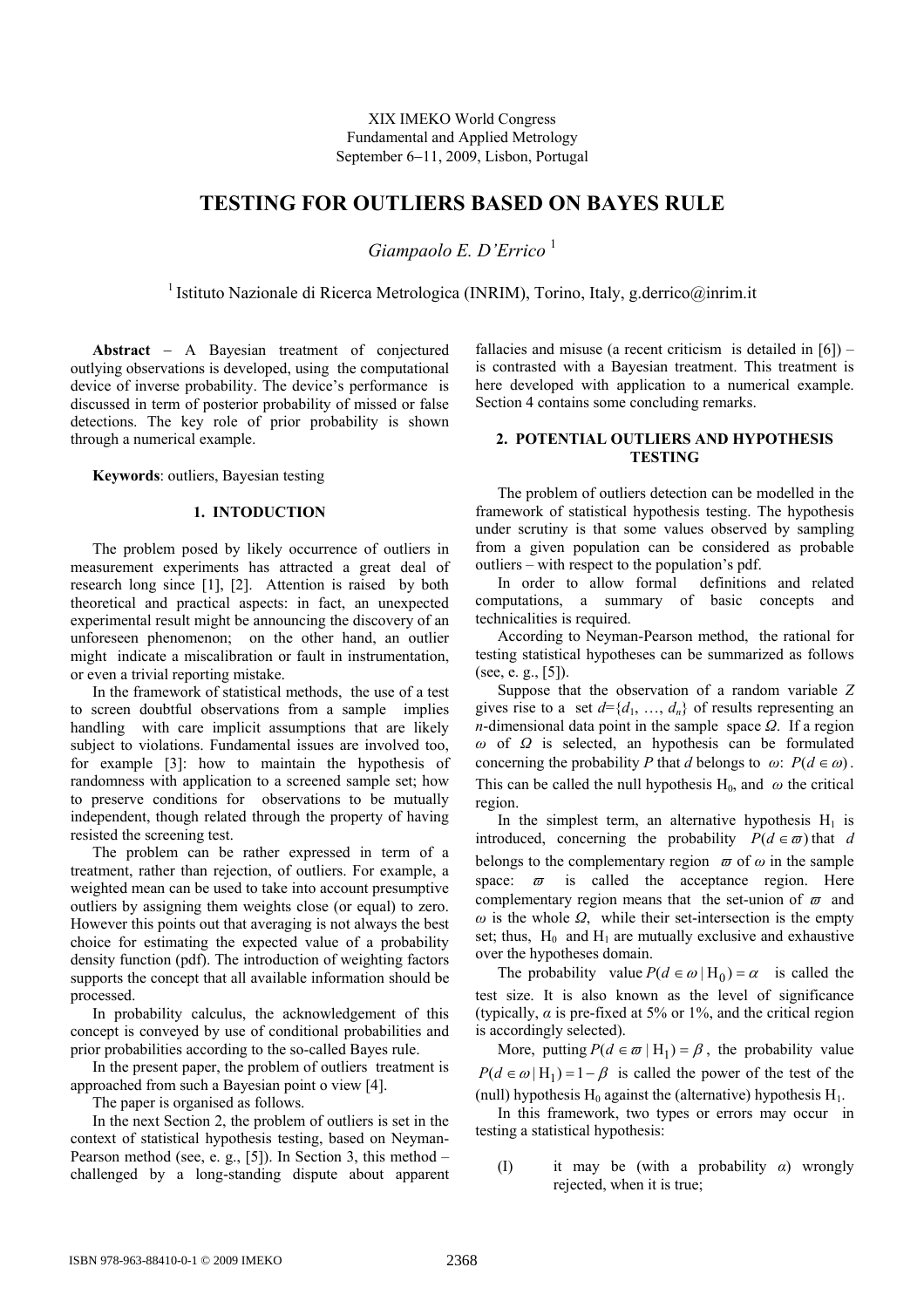(II) it may be (with a probability *β*) wrongly accepted, when it is false.

As regards outliers, in principle the approach is to evaluate a test statistic (e.g. Grubbs test [1]) using suspected observations. Then, this statistic is compared with the corresponding theoretical distribution generated under the null hypothesis  $(H_0)$  of unsuspected observations.

To decide,  $H_0$  is rejected if the test result is excessively improbable (i.e., with a probability less than the significance level *α*).

The standard practice for dealing with outliers [7] remarks that rejection of aberrant observations should relay preferably upon physical – rather than statistical – grounds.

It is worthwhile noting that the significance level is related to the probability of the data to belong to the critical region, given the null hypothesis:  $P(d \in \omega | H_0) = \alpha$  (and the test power is related to the probability of the data to belong to the critical region, given the alternative hypothesis).

As a matter of fact, it is also appropriate to evaluate the test performance using the criterion of the inverse probability, that is the posterior probability of the hypothesis after data *d* have been observed. The posterior being computed by use of Bayes rule – this is also known as a Bayesian approach.

## **3. A BAYESIAN TREATMENT**

To develop a model of Bayesian testing for outliers, let the propositions  $H_0$  and  $H_1$  represent two mutually exclusive and exhaustive hypotheses under test. Let the proposition E state that the observed data belong to the critical region:  $E = d \in \omega$ ". In this term, the test size  $P(d \in \omega | H_0)$  translates into  $P(E | H_0)$ , and the power of the test  $P(d \in \omega | H_1)$  into  $P(E | H_1)$ .

In the following, given two propositional variables X, Y the product XY will denote their logical conjunction ("X and Y"), the sum  $X+Y$  their logical disjunction ("X or Y"), and  $\neg X$  logical negation ("not X").

In term of propositional calculus, since  $H_0 = \neg H_1$ , E can be partitioned into  $E = EH_0 + EH_1$ .

Thus, in term of calculus of probability:

$$
P(E) = P(EH_0) + P(EH_1) =
$$
  
\n
$$
P(H_0)P(E|H_0) + P(H_1)P(E|H_1).
$$
\n(1)

Using Bayes rule:

$$
P(H_0 | E) = \frac{P(H_0)P(E | H_0)}{P(E)} =
$$
  
\n
$$
\frac{P(H_0)P(E | H_0)}{P(H_0)P(E | H_0) + P(H_1)P(E | H_1)}.
$$
\n(2)

It is clear that the posterior  $P(H_0 | E)$  may be lower, equal or greater than  $P(E | H_0)$ . In particular, it depends

also on the prior  $P(H_0)$ , that is the probability of the null hypothesis before the observation is performed. Table 1 shows some related figures.

Table 1. Posterior probabilities  $P(H_0|E)$  vs.  $P(E|H_0)$ .

| $P(\mathrm{H_0})$ | $P(H_1)$ | $P(E H_1)$ | $P(E H_0)$ | $P(H_0 E)$ |
|-------------------|----------|------------|------------|------------|
| 0,50              | 0.50     | 0.95       | 0.05       | 0.05       |
| 0,50              | 0.50     | 0.01       | 0.05       | 0.83       |
| 0,90              | 0.10     | 0.05       | 0.05       | 0.90       |
| 0,10              | 0,90     | 0,50       | 0,15       | 0,03       |

Since the test is aimed at detecting outliers, the involved propositions can be instantiated as follows:

 $H_0$ ="the observation is not an outlier", null hypothesis;

 $H_1$ ="the observation is an outlier", alternative hypothesis;

 $\bullet$  E="the test result is positive for a suspected outlier", evidence.

and  $P(E | H_1) = P(\text{correct\_test})$ . Thus, given  $H_0$  (respectively,  $H_1$ ), E means the test gives a wrong (respectively, a correct) result. Therefore  $P(E | H_0)$  may be conveniently rewritten as  $P(\text{wrong\_test})$ 

The posterior probability of an observation being not an outlier  $(H<sub>0</sub>)$  given the test result is positive for a suspected outlier (E) can be computed by application of Bayes rule:

$$
P(H_0 | E) =
$$
  
\n
$$
P(H_0)P(\text{wrong\_test})
$$
 (3)  
\n
$$
P(H_0)P(\text{wrong\_test}) + P(H_1)P(\text{correct\_test})
$$

After that, the posterior probability of an observation being an outlier  $(H_1)$ , given the test result is positive for a suspected outlier (E), is easily obtained by:

$$
P(H_1 | E) = 1 - P(H_0 | E).
$$
 (4)

Beside  $P(\text{wrong} \text{ test})$  and  $P(\text{correct} \text{ test})$  – that are test's characteristics –, the prior probability of an outlier occurrence  $P(H_1)$  is needed (since  $H_0 = \neg H_1$ , the other prior is just  $P(H_0)=1-P(H_1)$  to compute Eq. (3).

If, for instance, the observation process is likely prone to a 1% rate of outlying values, then:

$$
P(H_1)=0.01;
$$
 (5)

and:

$$
P(\mathrm{H}_0) = 1 - P(\mathrm{H}_1) = 0.99. \tag{6}
$$

To retrieve a numerical example, let the test accuracy (i.e., the probability of correctly detecting a statistical outlier) be greater than 95%; this means, at least, a test power:

$$
1 - \beta = P(\text{correct\_test}) = 0.95.
$$
 (7)